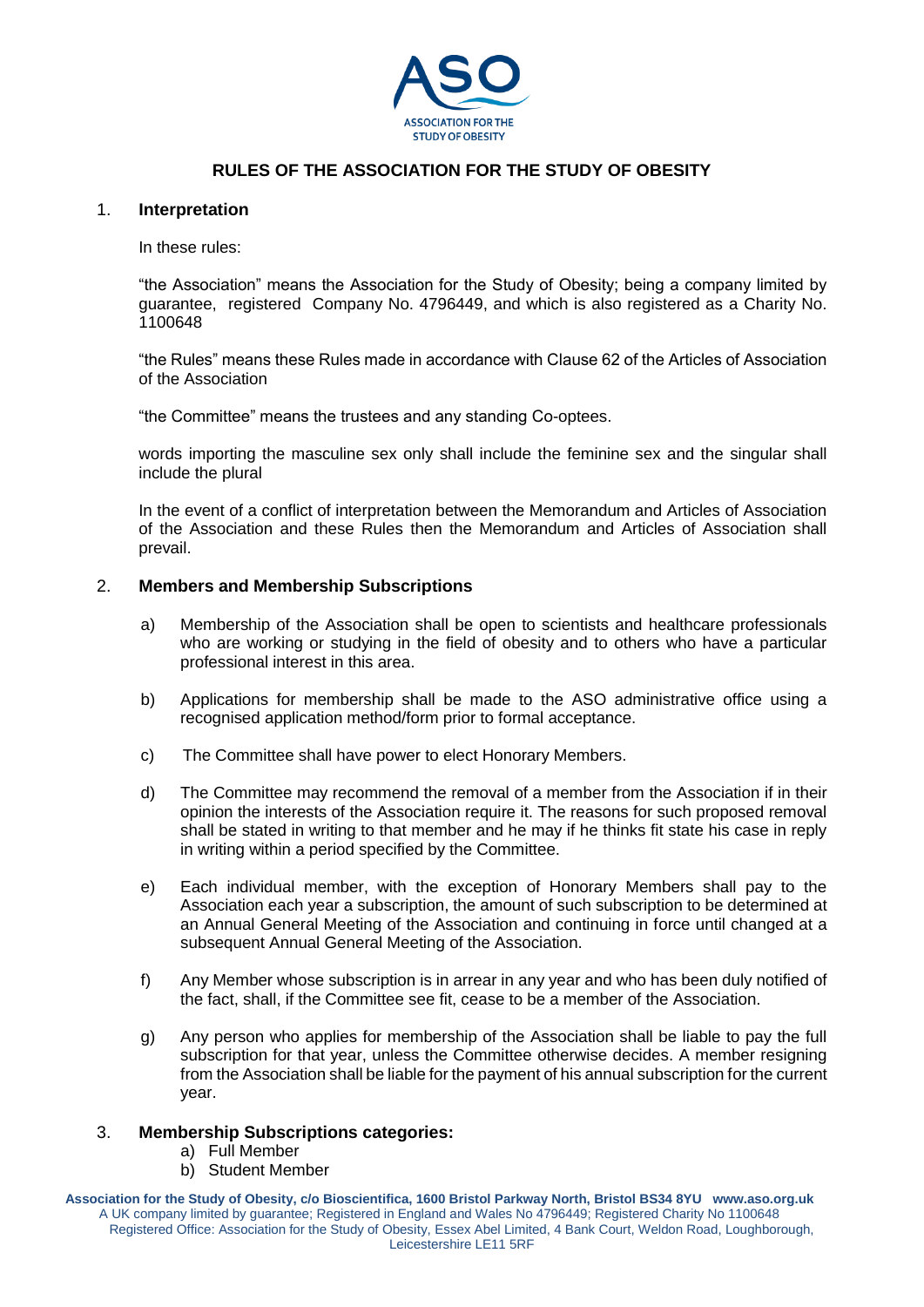

- (i) Membership of the Association shall be open to undergraduate and postgraduate students who are not earning a living wage. Student members shall have full membership rights.
- c) Honorary Member

## 4. **Powers of the Committee**

- a) The Committee may appoint from their number unremunerated Officers of the Association. These shall be the Chairman, the Vice-Chairman and the Treasurer.
- b) The Committee may meet together for the despatch of business, adjourn and, otherwise than by these Rules expressly provided, regulate their meetings as they think fit. Questions arising at any meeting shall be determined by a majority vote. In case of an equality of votes the Chairman shall have a second or casting vote.
- c) The Committee may from time to time appoint such standing or ad hoc sub-committees as may seem to them necessary.
- d) Any sub-committee appointed by the Committee may co-opt up to its own number of Members in an advisory capacity, but such co-opted Members shall not be entitled to vote at meetings of such a sub-committee.
- e) The Committee may from time to time appoint such co-optees as may seem to them necessary. Such co-optees will not have voting rights, nor the legal responsibilities of Trustees.
- f) The Committee shall have power to approve the appointment of such paid officials as may be thought necessary for the satisfactory conduct of the Association's business. No paid official of the Association, whether a member of the Association at the time of his appointment or not, shall hold any honorary post; or have the right to vote at any meeting of the Association; or of the Committee; or of its sub-committees; or in any ballot held by the Association.
- g) No business of the Committee shall be transacted at any meeting of the Committee unless a quorum is present and four shall constitute a quorum. The quorum of any sub-committee appointed by the Committee shall be the nearest whole number to 25 per cent of its voting membership
- h) The Chairman and the Honorary Treasurer shall be ex-officio members of all subcommittees appointed by the Committee.
- i) In the event that the number of Committee members present shall at any time be, or be reduced in number to less than a quorum, it shall be lawful for them to act for the purpose of admitting persons to membership of the Association, filling vacancies of Committee, or of summoning a General Meeting, but for no other purpose.
- j) The Committee may whenever they think fit direct the Officers to convene the Annual General Meeting or an Extraordinary General Meeting of members.
- k) The chairperson of the committee or a sub-committee meeting must ensure that minutes are taken and kept. The chairperson must ensure that the minutes are checked and are an accurate record of proceedings of the meeting. Minutes are considered confidential and restricted to only members of the Committee, until the Committee agree for them to be published.

**Association for the Study of Obesity, c/o Bioscientifica, 1600 Bristol Parkway North, Bristol BS34 8YU www.aso.org.uk** A UK company limited by guarantee; Registered in England and Wales No 4796449; Registered Charity No 1100648 Registered Office: Association for the Study of Obesity, Essex Abel Limited, 4 Bank Court, Weldon Road, Loughborough, Leicestershire LE11 5RF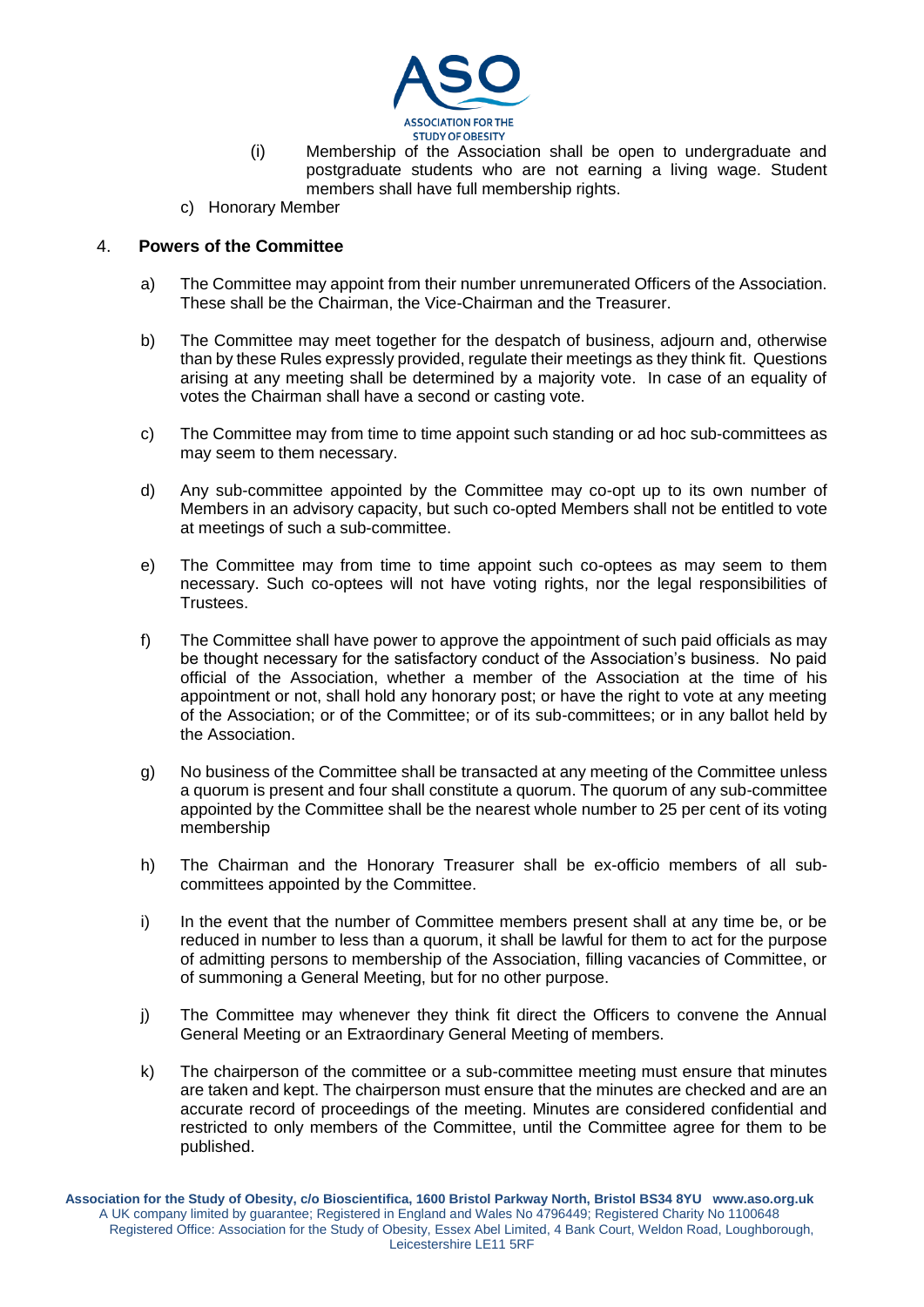

- l) A Resolution in writing signed by all Committee members or members of any subcommittee of the Committee who are entitled to receive notice of a meeting of Committee or a sub-committee of the Committee shall be as valid and effectual as if it had been passed at a meeting of Committee or such a sub-committee duly convened and constituted.
- m) All acts bona fide done by any meeting of the Committee or of any sub-committee of the Committee or by any person acting as a member of the Committee shall, notwithstanding it be afterwards discovered that there was some defect in the appointment or continuance in office of any such Trustee or person, acting as aforesaid, or that they or any of them were disqualified, be as valid as if every person had been duly appointed or had duly continued in office and was qualified to be a Trustee.

## 5. **Chairman**

The Chairman of all General Meetings of members, meetings of the Committee, or meetings of Officers shall be the Chairman of the Association. In the absence of the Chairman of the Association those present shall nominate a person to act as Chairman.

#### 6. **Finances**

- a) The funds and assets of the Association shall be derived from annual subscriptions of members, meetings attendance fees, donations, grants and other endowments accepted by the Committee on behalf of the Association. These shall be administered for the furtherance of the objects of the Association by the Treasurer, acting on the instructions of the Committee.
- b) The accounts of the Association shall be audited annually. The appointment of auditors shall be decided upon at the Annual General Meeting of the Association.
- c) All reasonable travel, accommodation and any other expenses properly incurred in connection with attendance at any meetings or with the discharge of any duties in conducting the Association's business but otherwise no remuneration, may be paid to trustees and members of any standing or ad-hoc committee appointed by the Committee

## **9. General and Scientific Meetings**

- a) Scientific meetings shall be arranged by the Committee or designated members and shall be relevant to the Objects of the Association. A scientific meeting may follow or precede any General Meeting.
- b) The Committee may invite any scientific or professional society to participate in a scientific meeting or accept any invitation to participate from another scientific or professional society.
- c) The Committee may submit bids to host European or International Congresses of Obesity
- d) Meetings of the Association are private and proceedings may not be communicated to the media without the consent of the Committee

## **10. Amendment**

These Rules may be amended in accordance with the provision of the "Memorandum and Articles of Association".